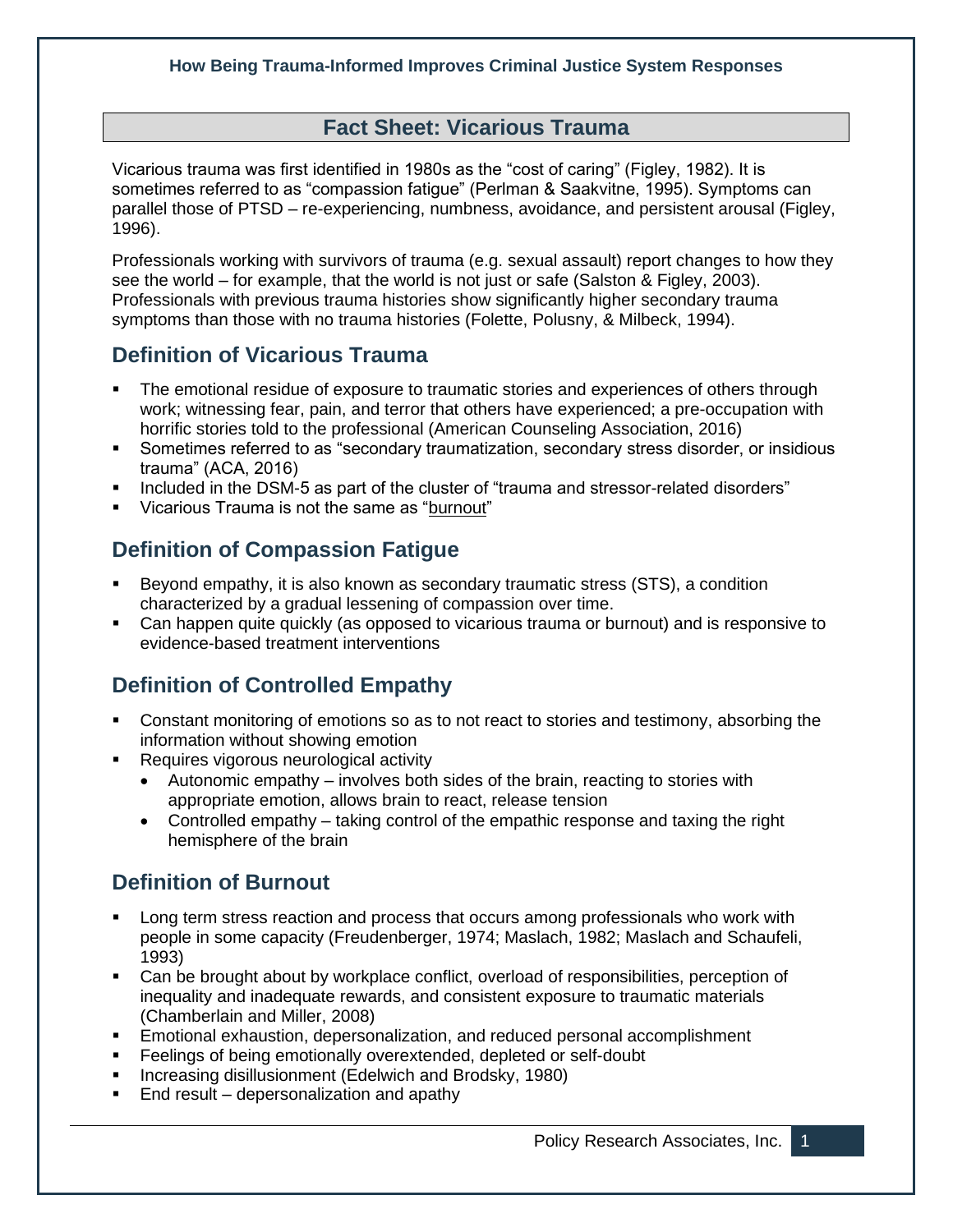# **Workplace Symptoms of Vicarious/Secondary Trauma (BOLO)**

*Behavioral*:

- Frequent job changes
- Tardiness
- **•** Free floating anger/irritability
- Absenteeism
- **·** Irresponsibility
- Overwork
- **■** Irritability
- **Exhaustion**
- Talking to oneself (critical symptom)
- Going out to avoid being alone
- **•** Dropping out of community engagements
- Rejecting closeness

#### *Interpersonal*:

- Staff conflict
- Blaming others
- Conflictual engagement
- Poor relationships
- Poor communication
- Impatience
- Avoidance of working with clients with trauma histories
- Lack of collaboration
- Withdrawal and isolation from colleagues
- Change in relationships with colleagues
- **•** Difficulty having rewarding relationships

#### *Personal values/beliefs*:

- Dissatisfaction
- Negative perception
- Loss of interest
- Apathy
- Blaming others
- Lack of appreciation
- Lack of interest and caring
- Detachment
- Hopelessness
- Low self-image
- Worried about not doing enough
- Questioning frame of reference world view, spirituality, identity
- **•** Disruption in self-capacity
- **•** Disruption in needs, beliefs, and relationships

### *Job performance*:

- **■** Low motivation
- Increased errors
- Decreased quality
- Avoidance of job responsibilities
- Over-involvement in details/perfectionism
- **Lack of flexibility**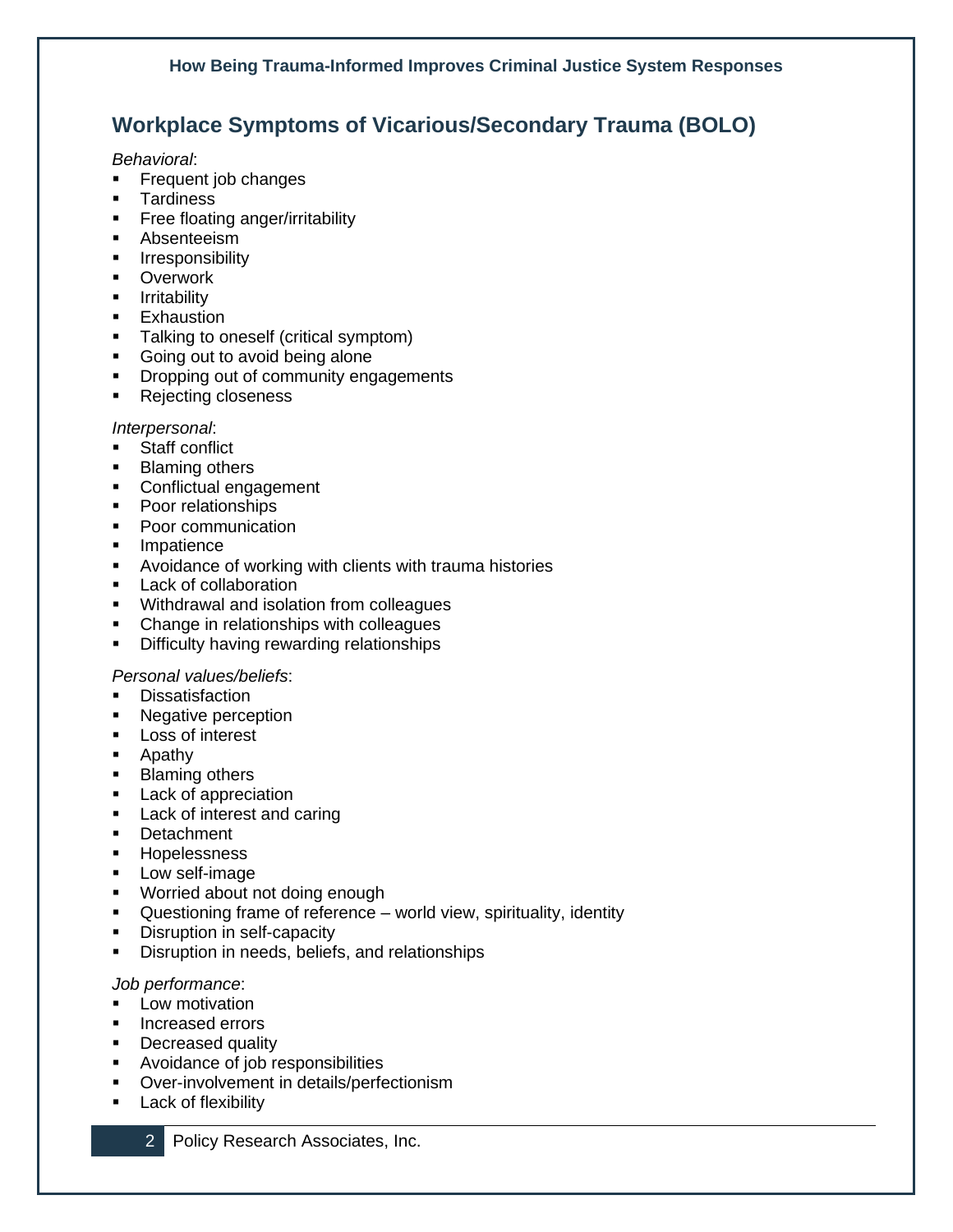# **Personal Symptoms of Vicarious Trauma (i.e., what others won't see) (ACA)**

*Behavioral*:

- Sleep disturbances
- Nightmares
- Appetite changes
- Hypervigilance
- **Exaggerated startle response**
- Losing things
- Clumsiness
- Self-harm behaviors
- Negative coping smoking drinking, acting out

### *Physical*:

- **•** Panic symptoms sweating, rapid heartrate, difficulty breathing, dizziness
- Aches and pains
- Weakened immune system

### *Cognitive*:

- **■** Minimization of vicarious trauma
- Lowered self-esteem and increased self-doubt
- Trouble concentrating
- Confusion/disorientation
- Perfectionism
- Racing thoughts
- Loss of interest in previously-enjoyed activities
- Lack of meaning in life
- **•** Thoughts of harming yourself or others

#### *Emotional*:

- Helplessness and powerlessness
- **EXECUTE:** Survivor guilt
- Numbness
- **•** Oversensitivity
- Emotional unpredictability
- Fear
- Anxiety
- Sadness and/or depression

#### *Social*:

- Withdrawal and isolation
- Loneliness
- **·** Irritability and intolerance
- Distrust
- Projection of blame and rage
- Decreased interest in intimacy
- Change in parenting style (overprotective)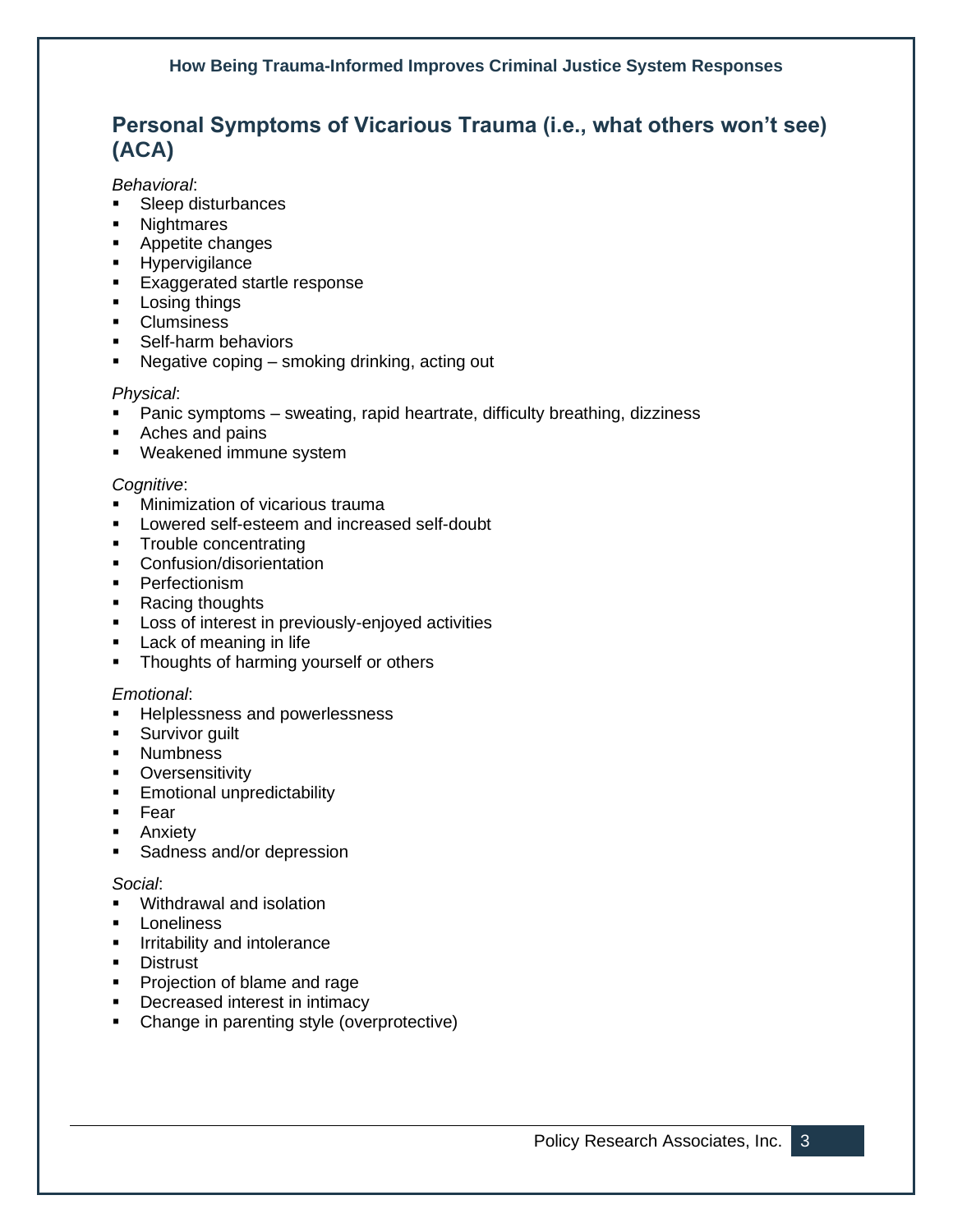## **Interventions for Vicarious Trauma – ABC's: Awareness, Balance, and Connection (ACA)**

*Individual Level*:

- Monitor yourself eat well, rest, and exercise
- Self-care seek balance, engage in outside activities
- Set professional and personal boundaries
- Take advantage of professional development opportunities
- Utilize viable, evidence-based treatments for vicarious trauma/secondary traumatic stress that focus on changes in cognitive processes

*Organizational/Social Level*:

- Reduce system causes of vicarious trauma, secondary traumatic stress, and burnout such as workload and exposure to challenging cases
- **•** Provide critical incidents debriefing
- Work with area Employee Assistance Programs (EAP) to identify areas of improvement such as in-service trainings on self-care or counseling
- **•** Provide sabbaticals, professional education, community service, and public speaking opportunities
- Provide a Psychologist Peer Advocate a specially-trained therapist to assist with cognitive changes resulting from vicarious trauma

# **Further Reading and References**

American Counseling Association (n.d.). Fact Sheet #9: Vicarious trauma. Downloaded 4/20/16 http://www.wendtcenter.org

Chamberlain, J., and Miller, M. K. (2008). Stress in the courtroom: Call for research. *Psychiatry, Psychology, and Law, 15,* 237-250.

Edelwich, J., and Brodsky, A. (1980). *Burnout: States of disillusionment in the helping professions.* NY: Human Resources Press.

Figley, C. R. (1982). Traumatization and comfort: Close relationships may be hazardous to your health. Keynote presentation, Lubbock TX.

Figley, C. R. (1996). Compassion fatigue as a secondary traumatic stress disorder: An overview. In Figley, C. R. (Ed.), *Compassion fatigue*. NY: Brunner/Mazel.

Folette, V. M., Polusny, M. M., and Milbeck, K. (1994). Mental health and law enforcement professioals: Tauma history, psychological symptoms, and impact of providing services to child sexual abuse survivors. *Professional Psychology: Research and Practice, 25,* 275-282.

Freudenberger, H. J. (1974). Staff burn-out. *Journal of Social Issues, 30,* 159-165.

Jaffe, P. G., Crooks, C. V., Dunford-Jackson, B. L., and Town, M. (2003). Vicarious trauma in judges: The personal challenge of dispensing justice. *Juvenile and Family Court Journal, Fall,* 1-9.

Maslach, C. (1982). Understanding burnout: Definitional issues in analyzing a complex phenomenon. In W. S. Paine (Ed.), *Job stress and burnout: Research, theory and intervention perspectives.* Beverly Hills CA: Sage, Inc.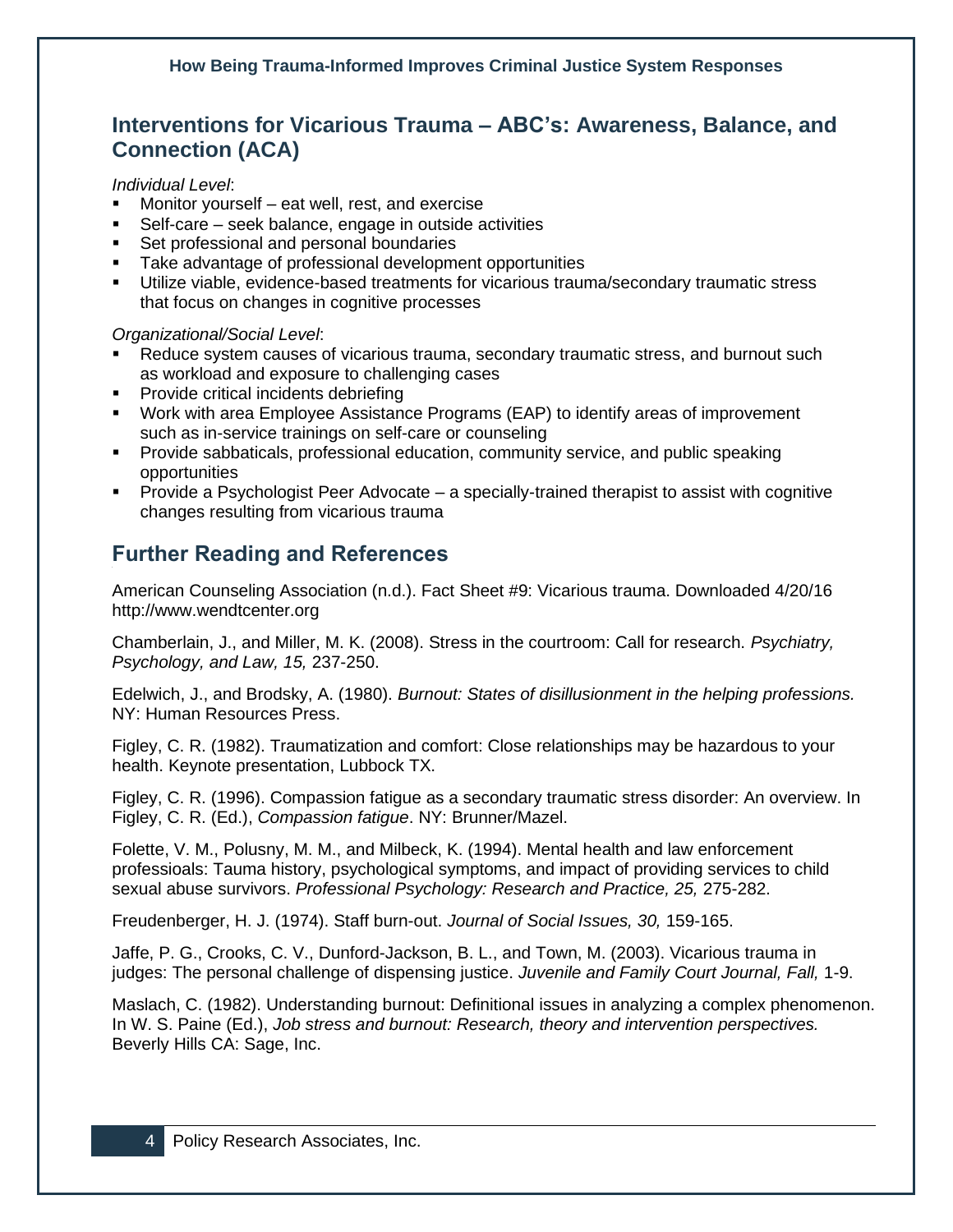Maslach, C., and Schaufeli, W. B. (1993). Historical and conceptual development of burn-out. In W. B. Schaufeli, C. Maslach, and Marck, T. (Eds.) *Professional burnout.* Washington: Taylor and Francis.

Osofsky, J. D., Putnam, F. W., and Lederman, C. S. (2008). How to maintain emotional health when working with trauma. *Juvenile and Family Court Journal, 39,* 91-102.

Perlman, L. A., and Saakvitne, K. W. (1995). Trating therapists with vicarious traumatization and secondary traumatic stress disorders. In C. R. Figley (Ed.), *Compassion fatigue*. NY: Brunner/Mazel.

Resnick, A., Myatt, K. A., and Marotta, P. V. (2011). Surviving bench stress. *Family Court Review, 49,* 610-617.

Salston, M., and Figley, C. R. (2003). Secondary traumatic stress effects of working with survivors of criminal victimization. *Journal of Traumatic Stress, 16,* 167-174.

### **Other Resources**

<http://www.samhsa.gov/nctic/trauma-interventions>

<http://www.ptsd.va.gov/>

<http://www.nctsn.org/>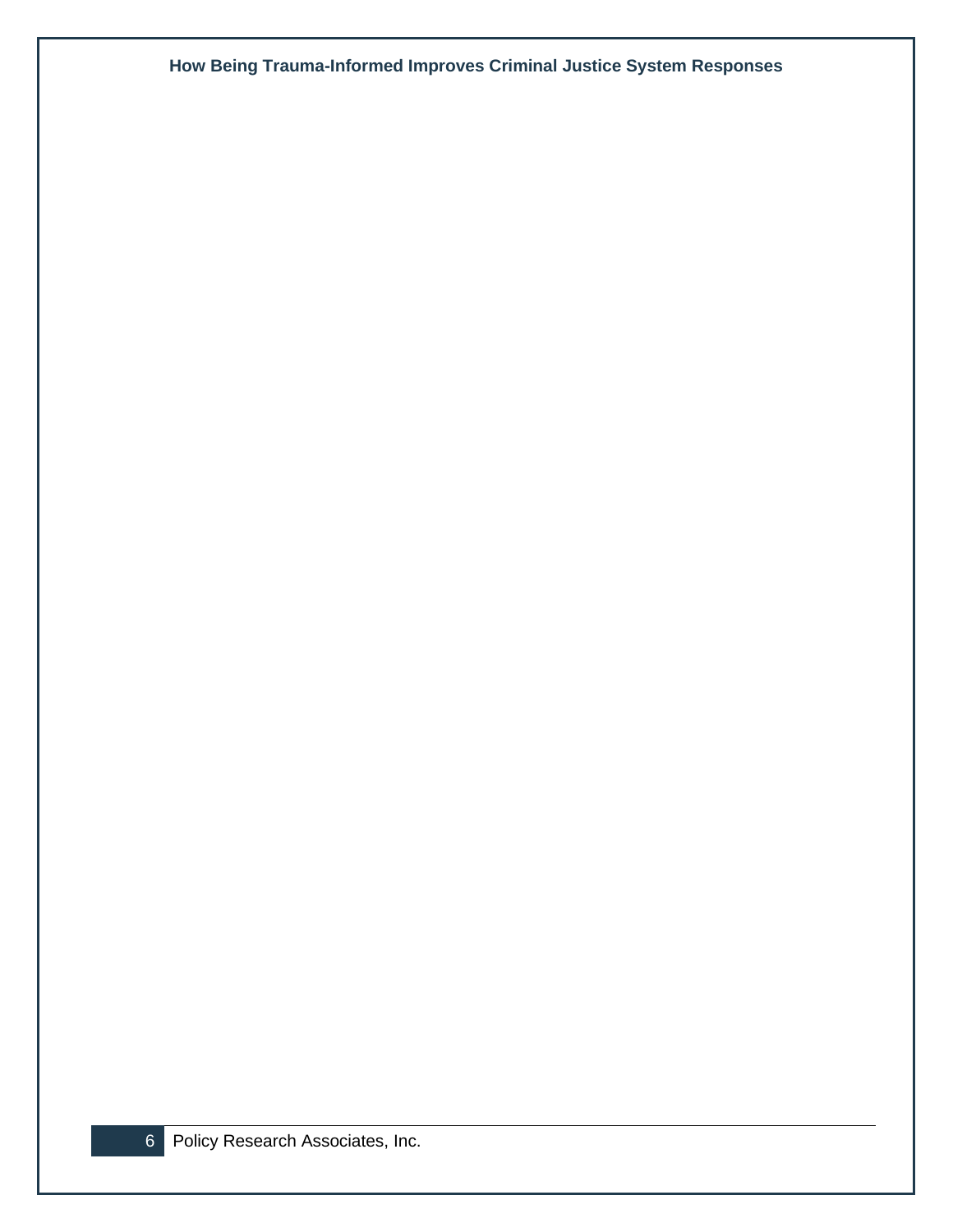### **Fact Sheet: Trauma-Informed System Responses**

### **The Sequential Intercept Model**

The Sequential Intercept Model (SIM) is a linear roadmap of the common processes for which an individual may enter and exit the criminal justice system. The SIM is divided into six intercepts, starting with "Community Services" and ending with "Community Corrections". The SIM is often used as a tool for strategic planning in order to identify resources and gaps in resources for communities and their specific criminal justice system processes. The intercepts in this Fact Sheet are grouped together as intercepts 0 & 1, intercepts 2 & 3, and intercepts 4 & 5, as is common when conducting a strategic planning workshop using the SIM.



@ 2019 Policy Research Associates. Inc.

## **Intercepts 0 & 1: Community-Based Crisis Responders and Law Enforcement**

Prior to formal interaction with the criminal justice system, persons with mental illness and co-occurring disorders may come to the attention of law enforcement personnel, other first responders, mobile crisis units, and medical and mental health personnel in hospital settings. Policies, procedures and practices related to these interactions should be examined to determine if they pose a risk for re-traumatization. These may include:

- Protocols for dispatching a responding team (e.g., availability of responding team, criteria for dispatch)
- Composition of responding team (law enforcement only, co-response, embedded response)
- Process for observation at, or admission to, appropriate emergency facility (e.g., site and design of facility, removal/substitution of personal belongings, availability of medical personnel and testing equipment)

Trauma-informed modifications might include:

- Provide instruction to crisis response personnel, including dispatchers, to allow them to better recognize and respond to persons with behavioral health concerns
- Include behavioral health personnel on crisis response teams
- Establish police-friendly crisis services at locations other than jail or a hospital Emergency **Department**

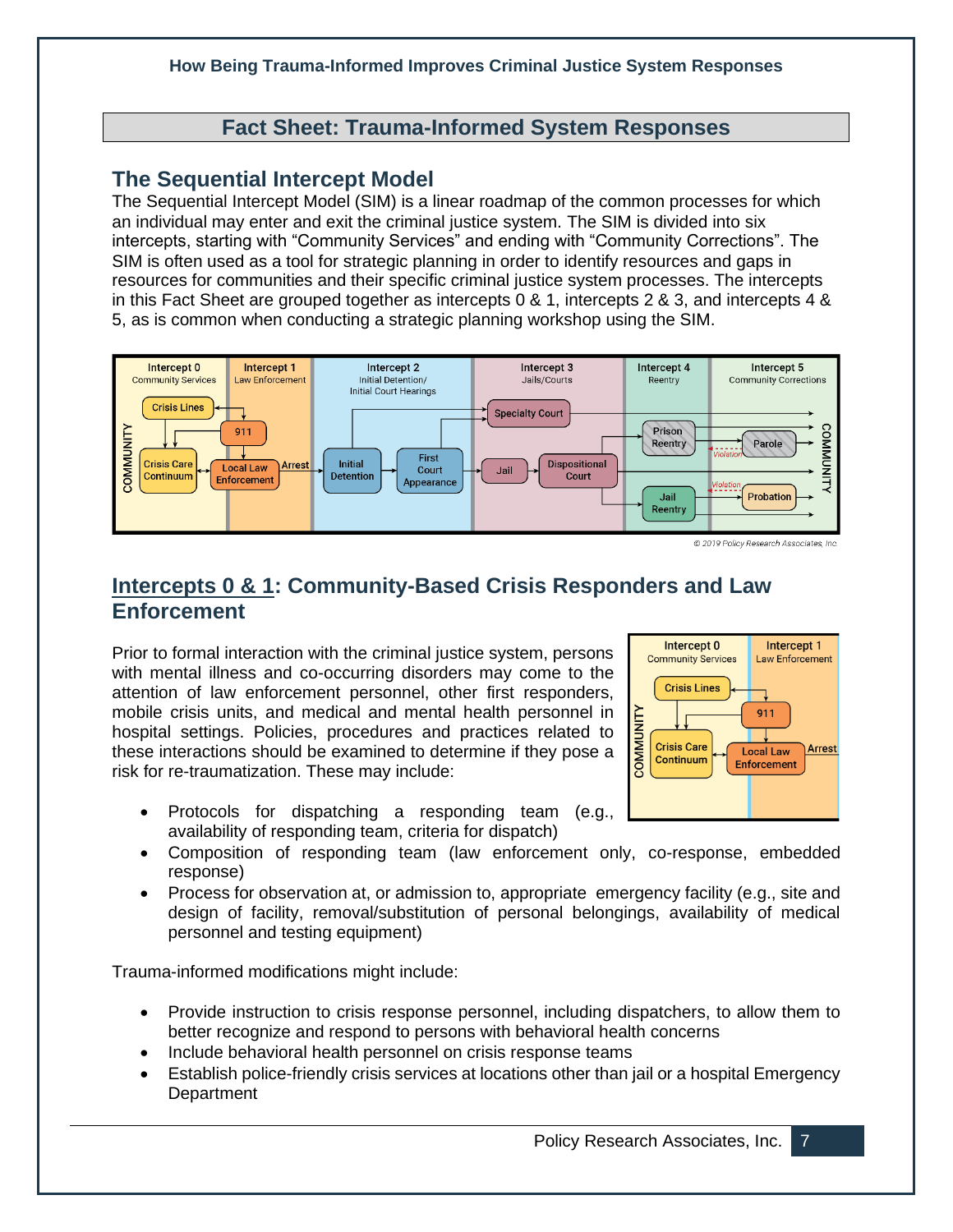• In the absence of safety concerns, allow persons in crisis to retain personal clothing or belongings

With the introduction of formal criminal justice system interaction, there are many policies, procedures, and practices that must be followed to ensure safety for first responders and others at a scene. Some of these have the potential to re-traumatize the individual with whom the law enforcement professional is interacting. In an effort to diminish the potential for re-traumatization, it may be useful to examine the nature and impact of some procedures common to Intercept 1.

Some interactions that may be re-traumatizing include:

- Method of approach (e.g. approaching from the rear or unannounced)
- Correlates of interaction (e.g., use of force, pat-down, handcuffing)
- Mode of communication (e.g., ordering, demanding)

Possible trauma-informed alternatives to avoid re-traumatizing a person being confronted or arrested include:

- Announce the actions that are necessary during the interaction/arrest
- Remain calm, keep voice relatively low and slow, if possible
- Be open and listen if the person wants to talk
- **EXECT Ascertain if the person understands the directions/requests communicated by the officer**

## **Intercepts 2 & 3: Detention/Pretrial Services and Courts/Jail/ Correctional Services**



Post-arrest, many persons are initially detained in a local correctional facility pending subsequent decisions on their charges and pretrial custodial status. The staffing, conditions and services of these detention centers vary widely. Existent policies, procedures and practices may adversely impact persons with behavioral health concerns. Potential areas of concern include:

- Protocols for identifying mental health and substance use disorders
- Availability of options for diversion for persons with behavioral health concerns
- Service provision for persons identified as in need of mental health or substance abuse treatment who remain in detention
- Nature of supervision for pretrial defendants in the community

Possible trauma-informed modifications to avoid pretrial re-traumatization include:

- Adoption of validated screening and assessment instrumentation to more accurately identify risk and need for persons with co-occurring disorders in detention and in the community
- Data collection and sharing between criminal justice professionals and behavioral health treatment providers
- Enhanced pretrial supervision and diversion services to promote public safety and reduce recidivism
- 8 Policy Research Associates, Inc.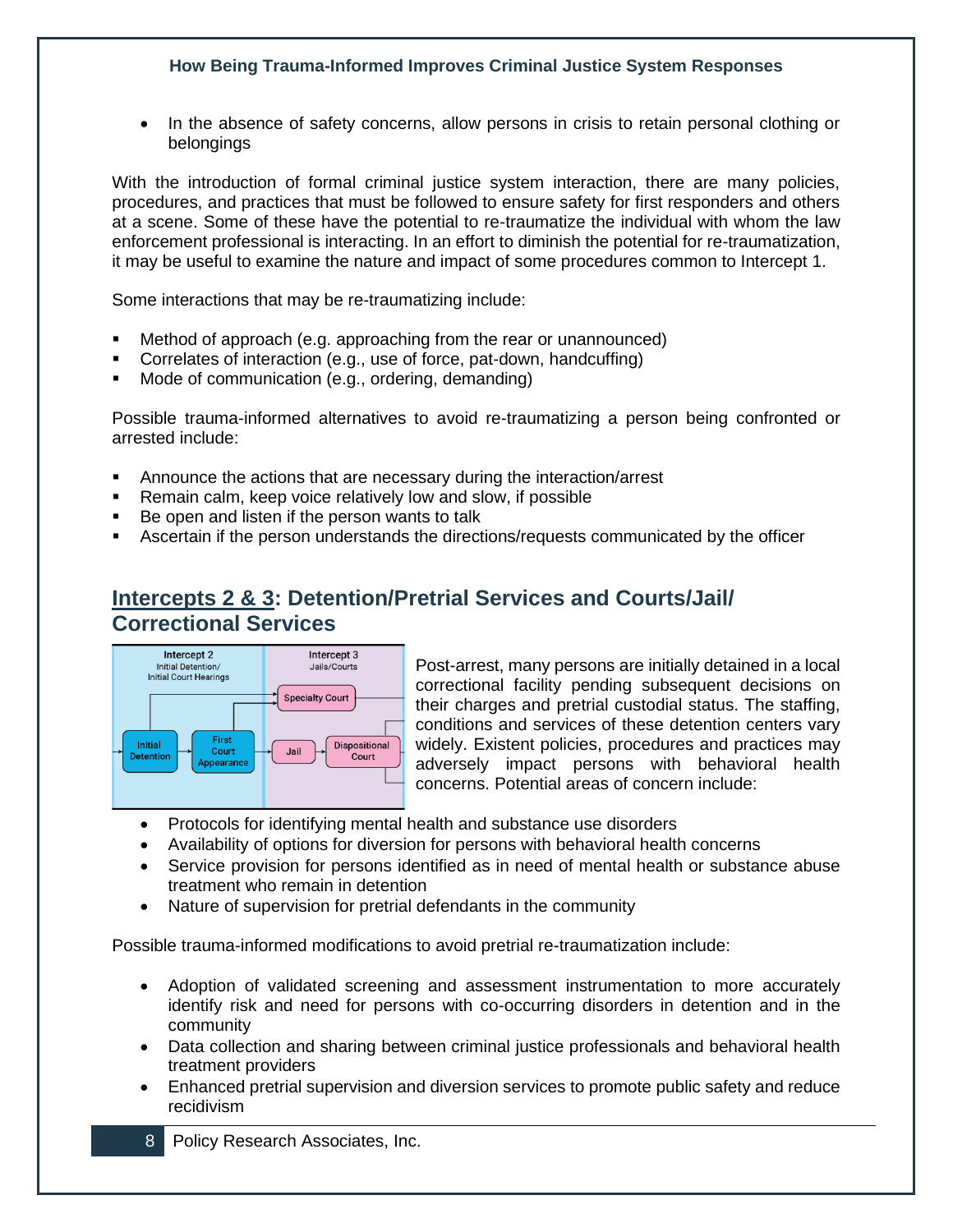Court processes and interactions may negatively impact persons with trauma histories. While the maintenance of public safety must be the foundation of judicial policies and procedures, some practices may traumatize or re-traumatize participants. Of particular concern are the following procedures and practices common in court settings:

- Restraint during transport and court proceedings (e.g., handcuffing, leg irons)
- Placement in holding cells while waiting for judicial proceedings
- Elements of courtroom setting and process (e.g., elevation of judges, number and placement of security personnel, public forum that can be perceived as unsafe or humiliating, process for adjudicating person's status and sanction)

Trauma-informed modifications for adoption in courtroom settings include:

- Redesign the physical space to enhance the person's sense of personal safety (e.g., create private space for attorney-client exchanges; when possible, avoid multi-level positioning of personnel that may contribute to feelings of powerlessness; assess realistic number of court officers necessary to ensure public safety)
- Minimize inadvertent traumatizing interactions (e.g., avoid having a person's back to a large group of people)
- To the extent possible, be cognizant of the potentially traumatizing effects of temporal matters (e.g., keep to schedule; find a time that works with the demands of people's schedules)
- Minimize traumatization and enhance a sense of personal safety by minimizing triggering sounds and by incorporating interactions that promote respect (e.g., eye contact, use of personal names) and clarity of communication (e.g., inquire about person's comprehension of proceedings)
- As appropriate, employ graduated and flexible sanctions that consider the individual's personal situation, specific treatment and supervision needs, obstacles to compliance with court or treatment orders
- Particular to specialty courts, offer incentives in treatment courts to encourage compliance with court conditions (e.g., praise from judge and/or probation officer, public acknowledgement of achievement of recovery benchmarks)

The promotion of personal and institutional safety is essential for the delivery of effective jail and prison services. While furthering this goal, administrators can review institutional policies, procedures and practices to identify any interactions or processes that may traumatize or retraumatize a detainee, or which may impede an individual's efforts to serve their time safely and productively.

Examples of common jail and prison practices that may re-traumatize include:

- Confinement to small spaces and/or without windows or access to natural light
- Invasive or triggering aspects of searches, pat-downs and techniques for waking
- Use of scanning devices with inmates or visitors to identify contraband or weapons
- Observation during the administration of drug testing
- Shaving inmates heads is sometimes required upon entering a detention facility

Due to the primacy of security measures in correctional facilities, the modification of procedures to reflect more trauma-informed interactions can be challenging. Strategies for minimizing the potential re-traumatization include: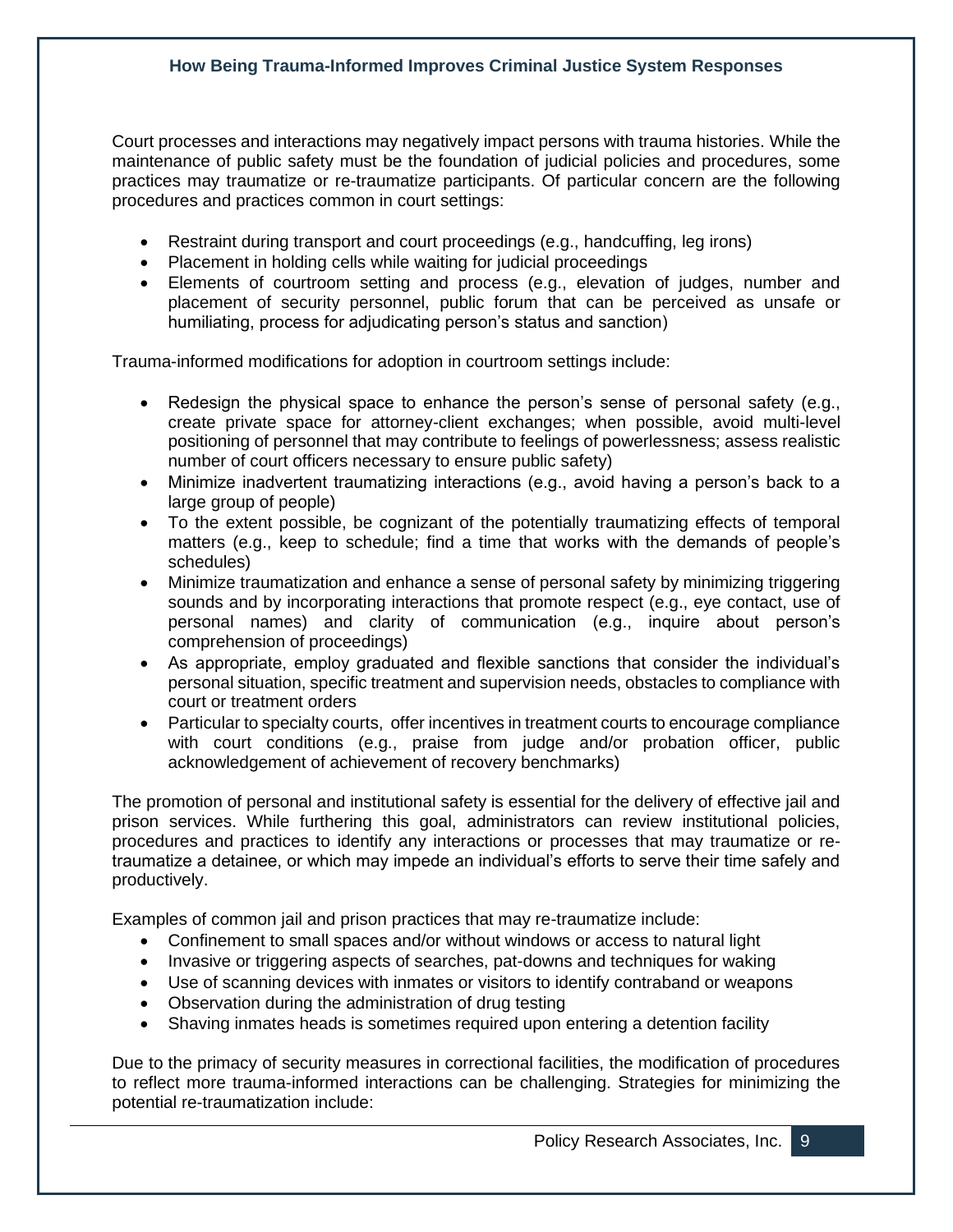- Adopt strategies to demonstrate respect
- Avoid approaching individuals unannounced from behind
- Provide information on changes in schedules or placements to reduce anxiety
- Unless outweighed by security concerns, announce intentions before touching an individual
- Provide sensitivity training to staff to enhance sensitivity to a person's fear of confinement or isolation

## **Intercepts 4 & 5: Re-entry and Community Corrections**

Effective re-entry planning is a major contributor to a person's successful return to the community, and encompasses comprehensive assessment of risks and needs, planning to address these treatment needs and risks, identification of community-based personnel to provide warranted treatment services, and coordination of planning and implementation personnel and services. Elements of transition planning may adversely impact some individuals and undermine re-entry success. Some common practices and elements that may pose challenges to an individual returning to the community include:



- Incomplete planning for accessing services in the community
- Insufficient social supports to assist the individual in adapting to the shift in the level of structure between institution and community.
- Obstacles to getting and keeping meaningful employment
- Housing issues (e.g., available housing offers little more than shelters, often in settings that don't feel safe; housing choices or opportunities may be limited because of a criminal history/record)
- Insufficient/missing familial and social supports
- Delayed access to medical care and psychotropic medications

In order to develop a more trauma-informed re-entry process, the following adaptations should be considered.

- Provide comprehensive assessment of individual risks and needs.
- Outline plans for addressing the afore-mentioned risks and needs.
- Include the individual in the reentry planning process
- Identify behavioral health personnel in the community who are able to provide necessary services
- Effectively link returning individuals with identified treatment providers in the community (e.g., warm hand-off, transport person to provider's office)
- Work with community advocates to secure safe housing for individual
- Take steps to reactivate access to social benefits prior to release
- Whenever possible, provide the returning person with sufficient medication to prevent relapse before contact with a prescribing treatment provider

Upon community re-entry, many persons are placed under the supervision of a probation or parole officer. While offering significantly greater freedom that was encountered in the detention